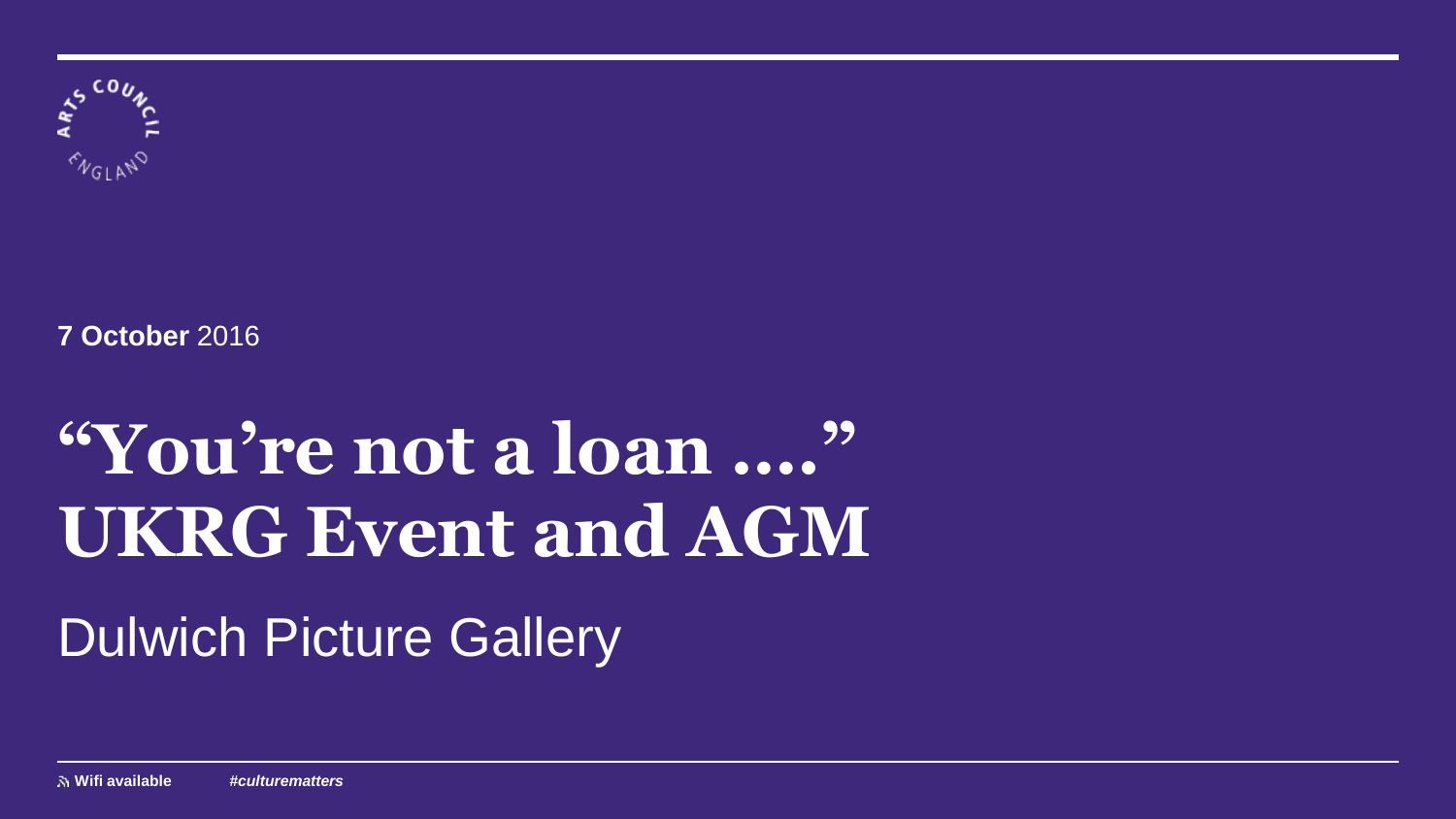### **Government Indemnity Scheme**

# **Loan Agreements and the Condition Precedent**

**Anastasia Tennant, Senior Policy Adviser, Collections and Cultural Property** 

**Carol Warner, Manager Government Indemnity Scheme**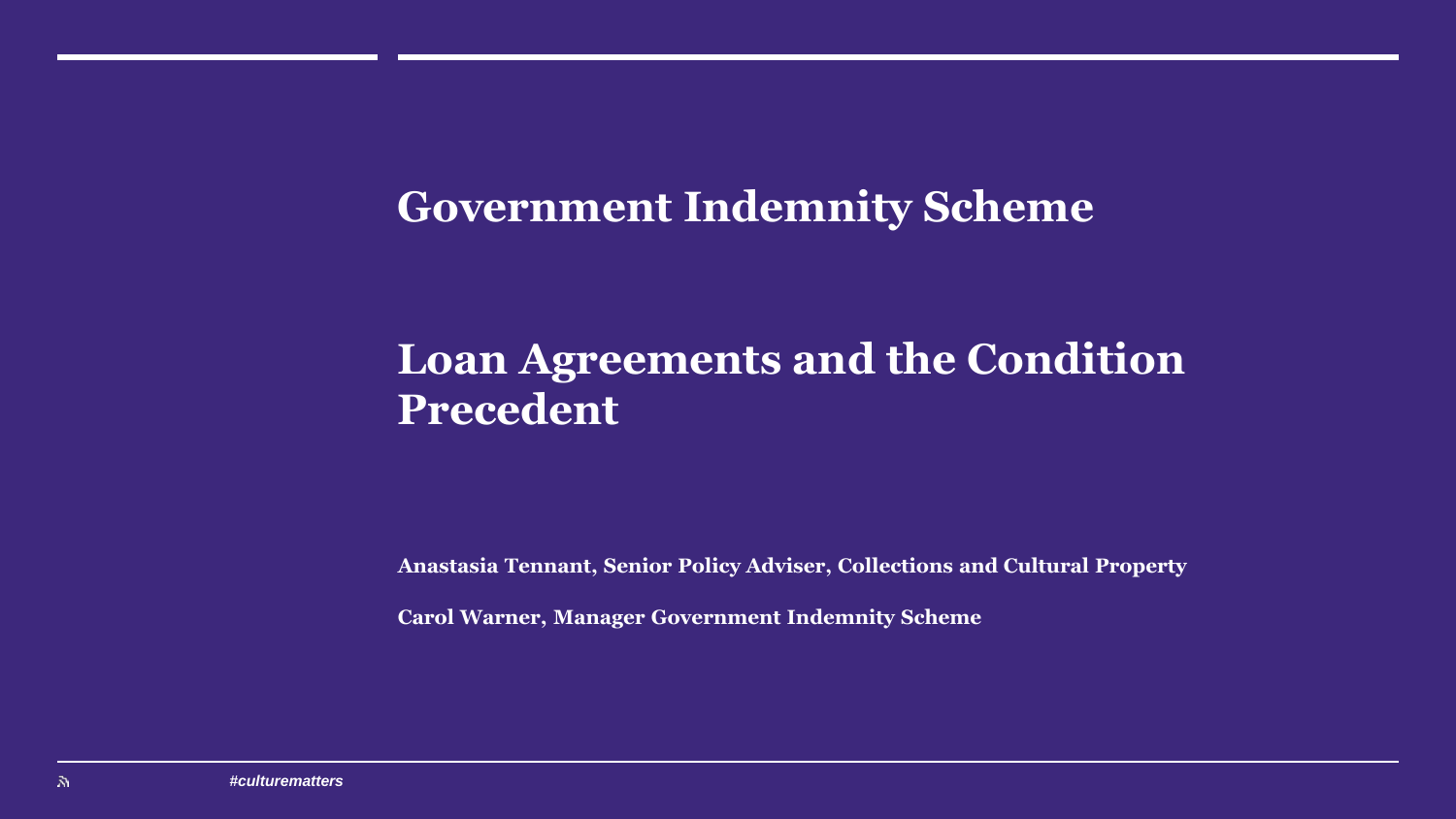### **Government Indemnity Scheme**

**GIS provides an alternative to commercial insurance for loans in to UK institutions** 

### **It exists for the UK public benefit**

**It aims to enhance and widen access to objects of a scientific, technological, artistic or historic nature** 



Ostro topaz from Brazil, Long term loan to Natural History Museum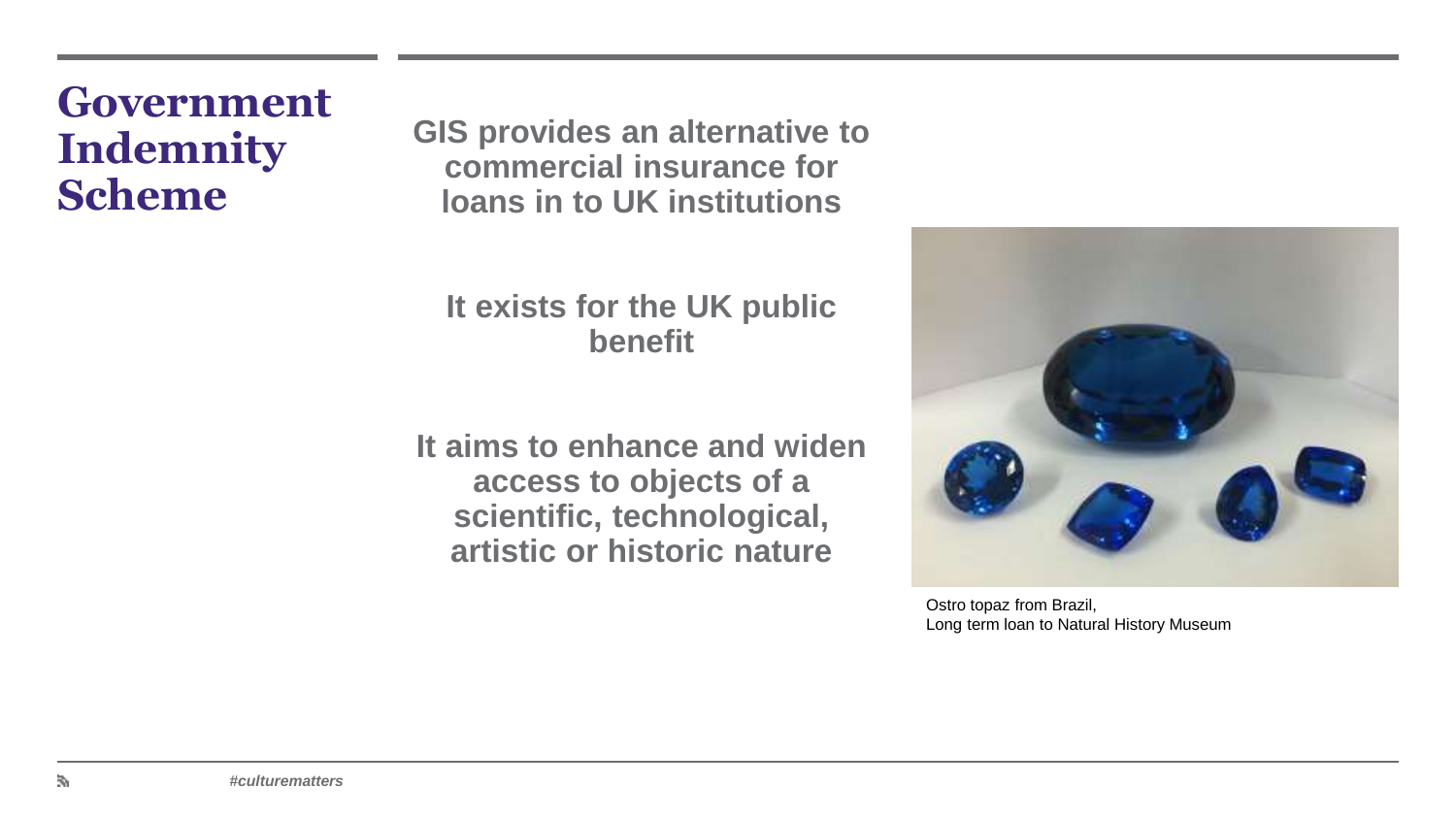# **Government Indemnity**

**Scheme We estimate the Scheme saves the sector c.£15 million a year**

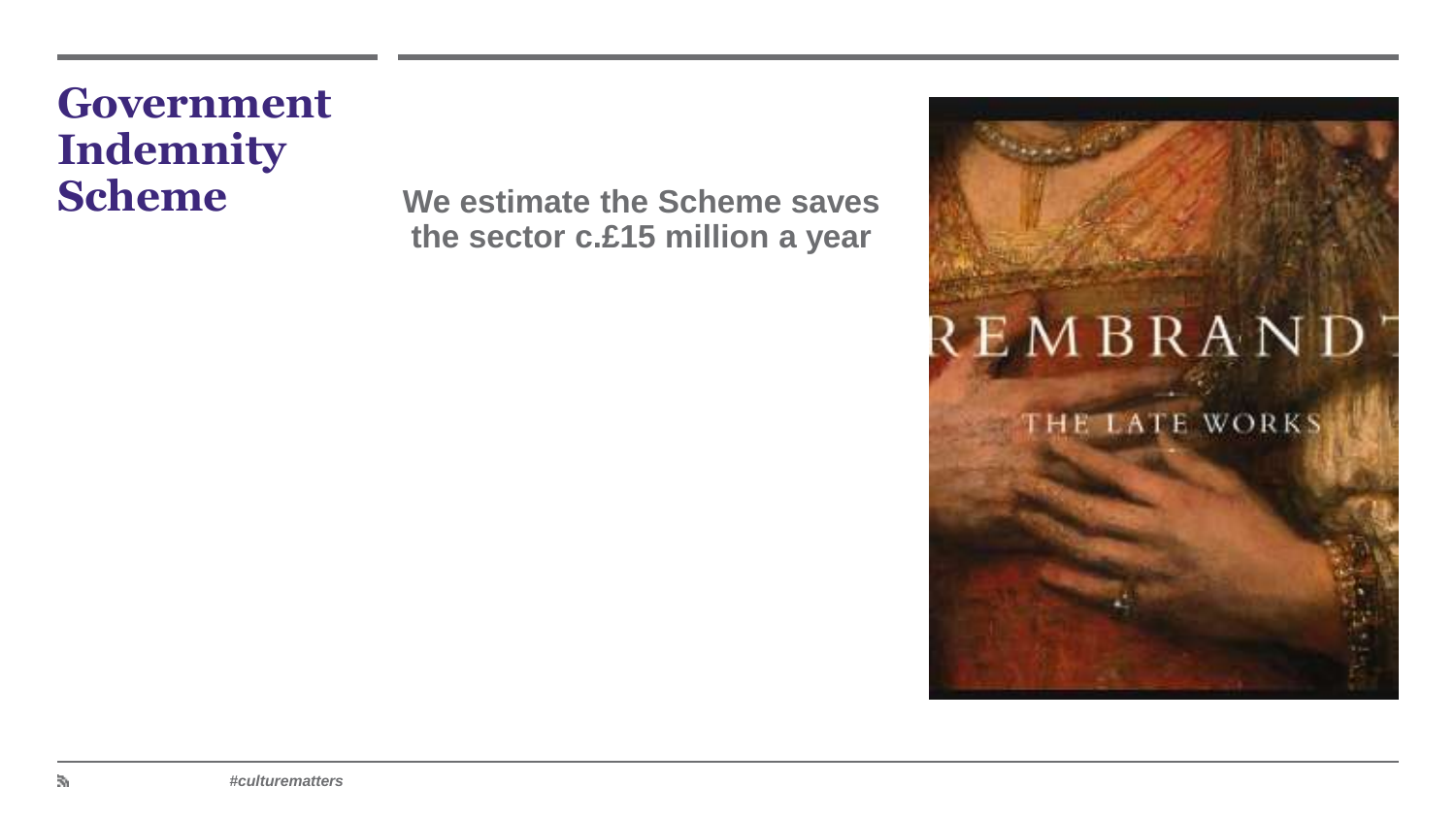### **National Heritage Act 1980 (as amended by the Museums and Galleries Act 1992)**

**Circumstances in which Government Indemnity may be granted**

### **Section 16 indemnity**

**"16 (1) … the Secretary of State, may in such cases and to such extent as he may determine, undertake to indemnify any institution, body or person for the loss of, or damage to, any object belonging to that institution, body or person while on loan to any other institution, body or person which falls within subsection (2)" – museums, art galleries, the National trust and any other approved body** 





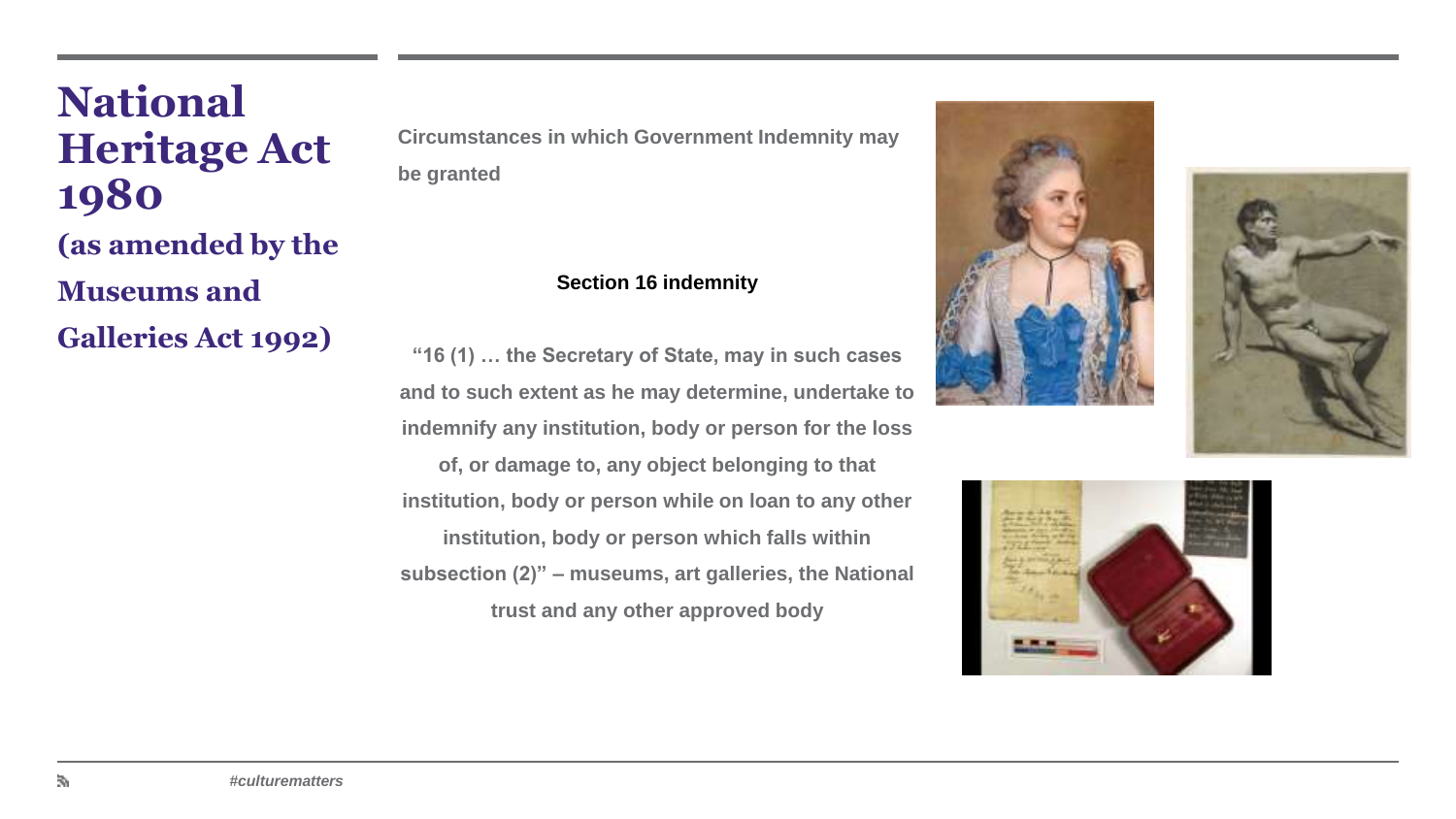**GIS underwrites the Borrower's risk of loss or damage to the objects loaned for the public benefit**

**As a matter of law, indemnity is in favour of the Owner and is provided by the Secretary of State to the Owner. In practice issued via the applicant borrower who is responsible for sending the certificate to the owners.** 

**It indemnifies the Owner lending to the Borrowing institution.**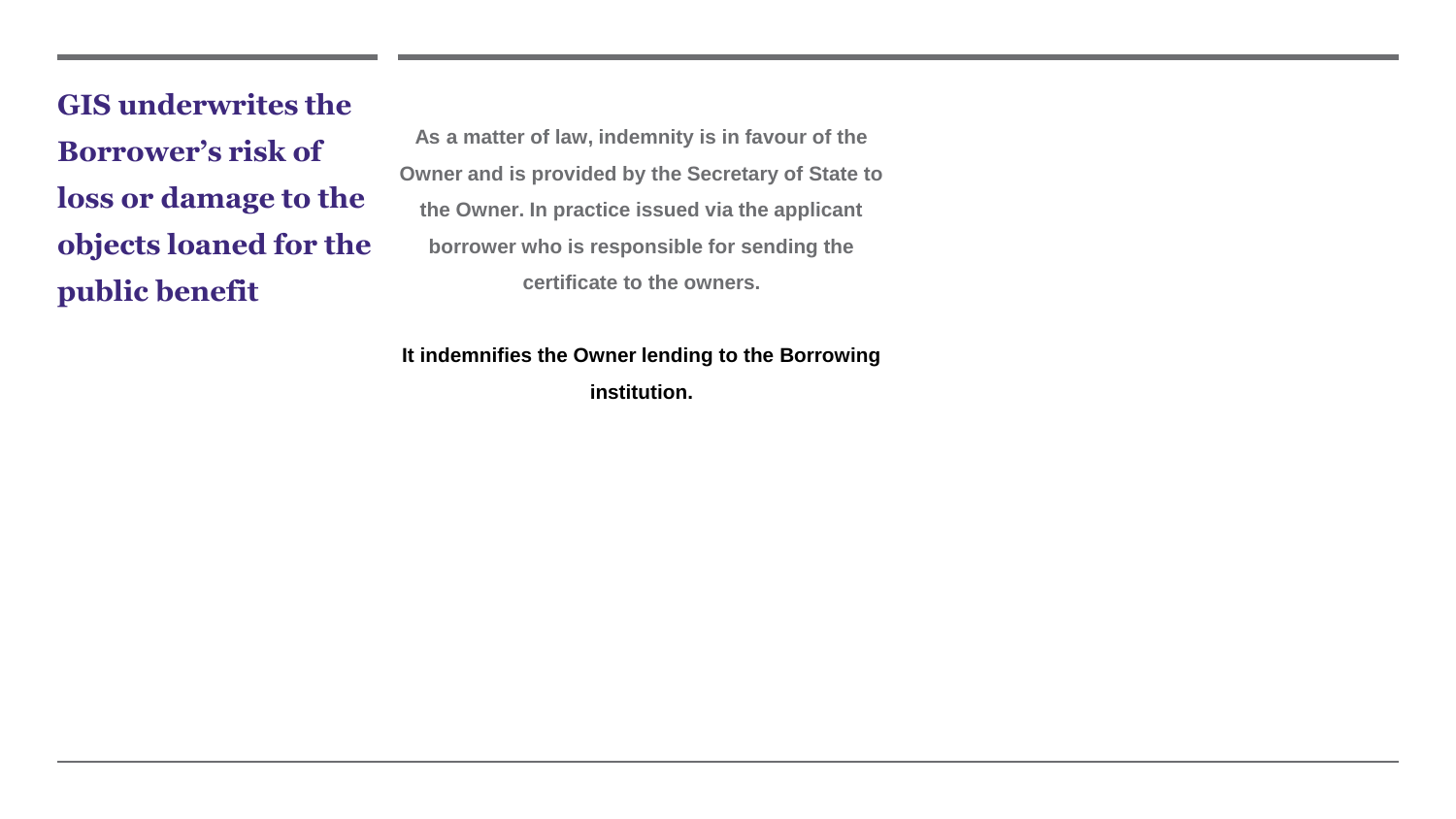# **Condition**

**Precedent** *It is a requirement of the Act that, for indemnity to be given, a loan must be made in accordance with conditions approved by Government*

> **Those conditions are set out in Section 2.21 Government Indemnity Guidelines and are known as the Condition Precedent.**

> **Clause 2 of the standard GIS undertaking makes it compulsory that the Condition Precedent (i.e. the exclusions) be included in the loan agreement for the object covered by that indemnity.**



Ritual ewer and cover, Compton Verney.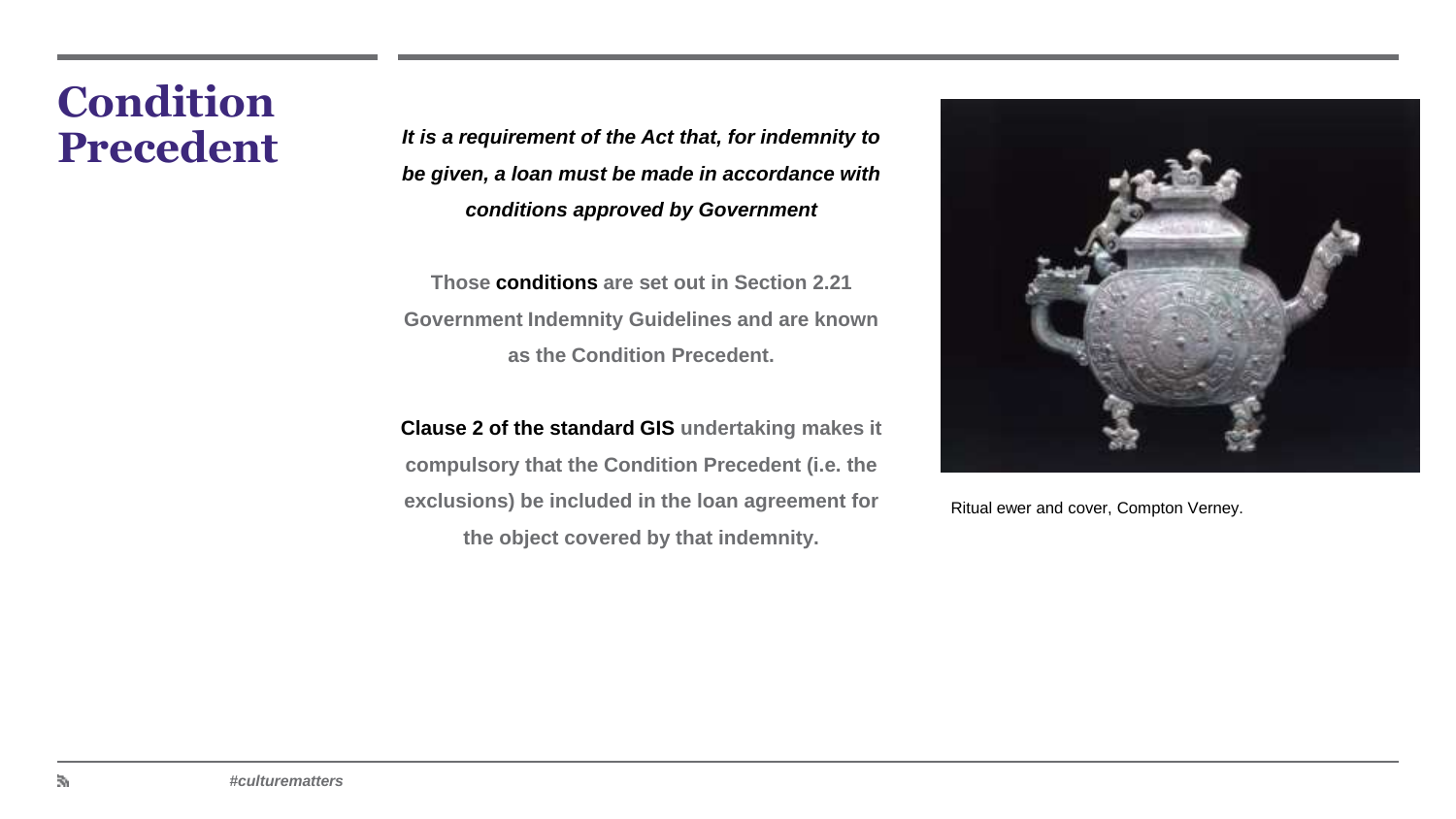# **Condition Precedent**

#### **Condition Precedent**

**2. This indemnity is conditional upon it being a term of the loan agreement that:**

**2.1 no restoration or conservation work is carried out on the object without the prior agreement of the owner;**

**2.2 the borrower is under no liability for the loss of, or damage to, the object arising or flowing from:**

- **2.2.1 war, hostilities or war-like operations, but excluding acts of terrorism, riot, civil commotion, piracy and hijacking;**
- **2.2.2 the negligence or other wrongful act of the owner, his servants or agents;**
- **2.2.3 the condition (including inherent vice or a pre-existing flaw) of the object at the time of its loan;**
- **2.2.4 restoration or conservation work undertaken to the object by the borrower, his servants or agents with the agreement of the owner; or**
- **2.2.5 a third party claiming to be entitled to the object; and**

**2.3 any liability which the borrower may incur to the lender arising out of the loan of the object shall not exceed the specified value.**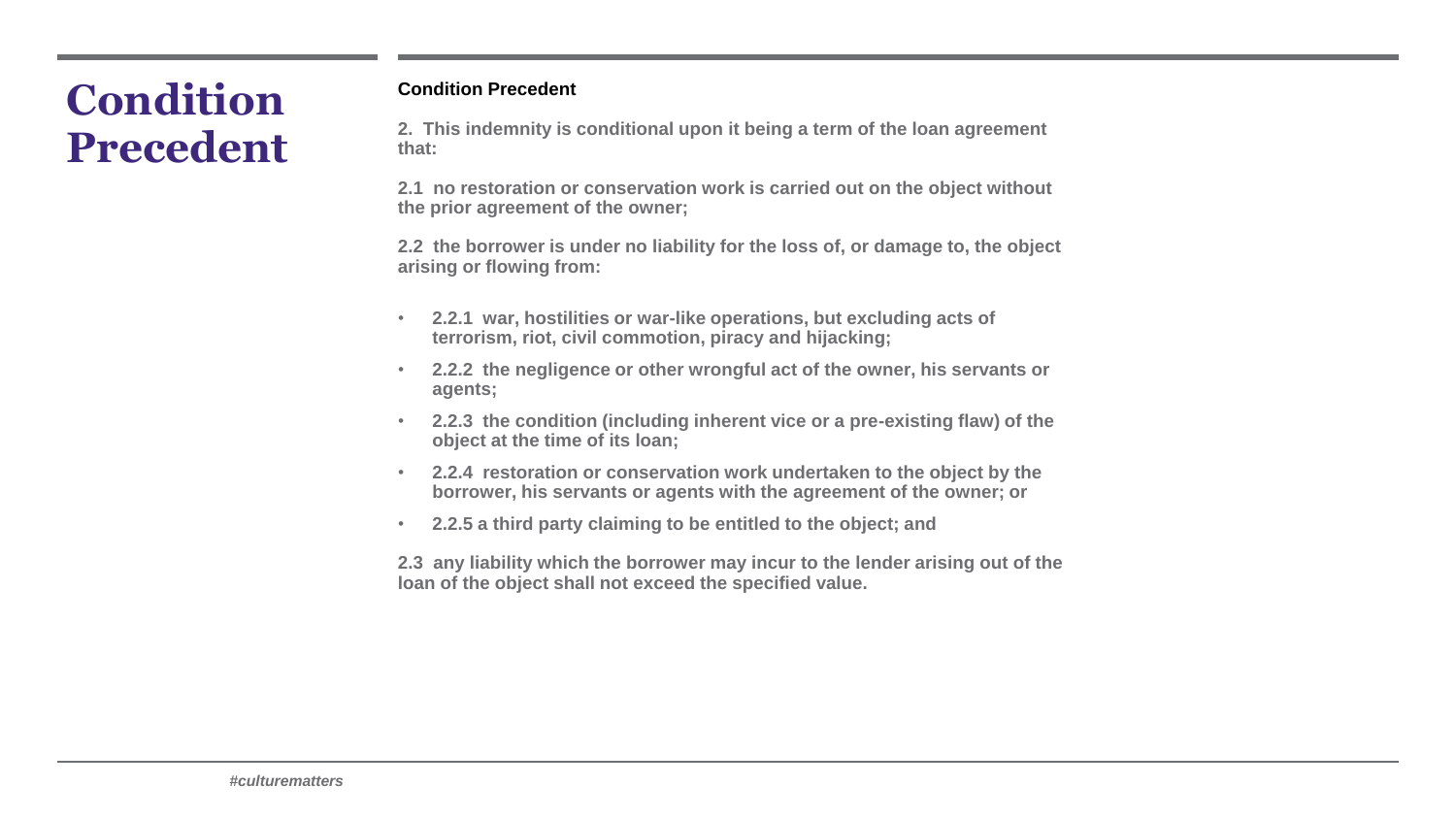# **Option for a Side Letter / addendum**

**Ideally the terms specified in the condition precedent should be included in the loan agreement**

**A side letter/ addendum along the lines of the**  *example here* **can to be entered in to.**

**Providing that the terms of the loan agreement itself do not conflict with the side letter e.g. refer to different insurance arrangements.**

#### EXAMPLE DRAFT SIDE LETTER TO THE LOAN AGREEMENT

FROM (FULL NAME AND ADDRESS OF BORROWER) ("Borrower")

TO: IFULL NAME AND ADDRESS OF OWNERLENDER ("OwnerCender").

SQUIDANCE NOTE: Terms such as Lean Agnosment / Loan Contract ILender / Donner / Borrower / Object) in square brackets SHOULD REFLECT THOSE IN THE LOAN AGREEMENT IN HIS

**Use Say** 

[Loan Agreement/ Loan Centred] dated [ - ]

1. We relect to the [coan Agreement / Loon Contract] (bearing the same date as this tetler) or (stated od and made hitties you as (Londar Owen) of the cost part and us as (Borrower) of the other part (the "Agreement")

2. The Agreement is hereby amended to incorporate the tolerang additional terms.

- (1) no restoration or conservation writt will be carried out an the [Otanci) without the prior agreement of the (Landel/Outres):
- (2) the (Sontower) is under no liability for the loss of, or damage to the (Object) arising or flowing tram:
	- a war, hostitikes or war-like operations, bet excluding acts of terminan, not, civil construction, ginacy and hasking
	- is. The regigence or other unorgial act of the (Lendox/Ounne) was servants or agents.
	- The condition (including inherent vice as pro-existing flaw) of the (Object ) at the time of the loan;
	- it restarzion or conservatiun you's undertaking to the (Digect) by the (Borrowel), his servants or agents with the agreement of the [Landsclowner] or
- 4 a freed party claiming to be entitled to the jobject), and
- (3) and ketelly which the (Serrower) may least to the (Lender/Oween) arrang out of the loan of the object shall red expend the value specified in the loan agreement ((GUIDANCE NOTE: this value must be the same as that which is specified in the GIS Undertaking, when it is provided).
- 3 Terms used in this letter shall where the context pennts have the meanings respectively assotiati to them in the Agreement
- 4 In the same of any coeffict between the terms of this lefter and the lemns of the Agreement, the terms of this letter shall prevail

Please sign and tetum to us one copy of this letter to indicate your agreement.

Signani by the (Bornwear) an (date)

Separative that it ancient bureaut on Islam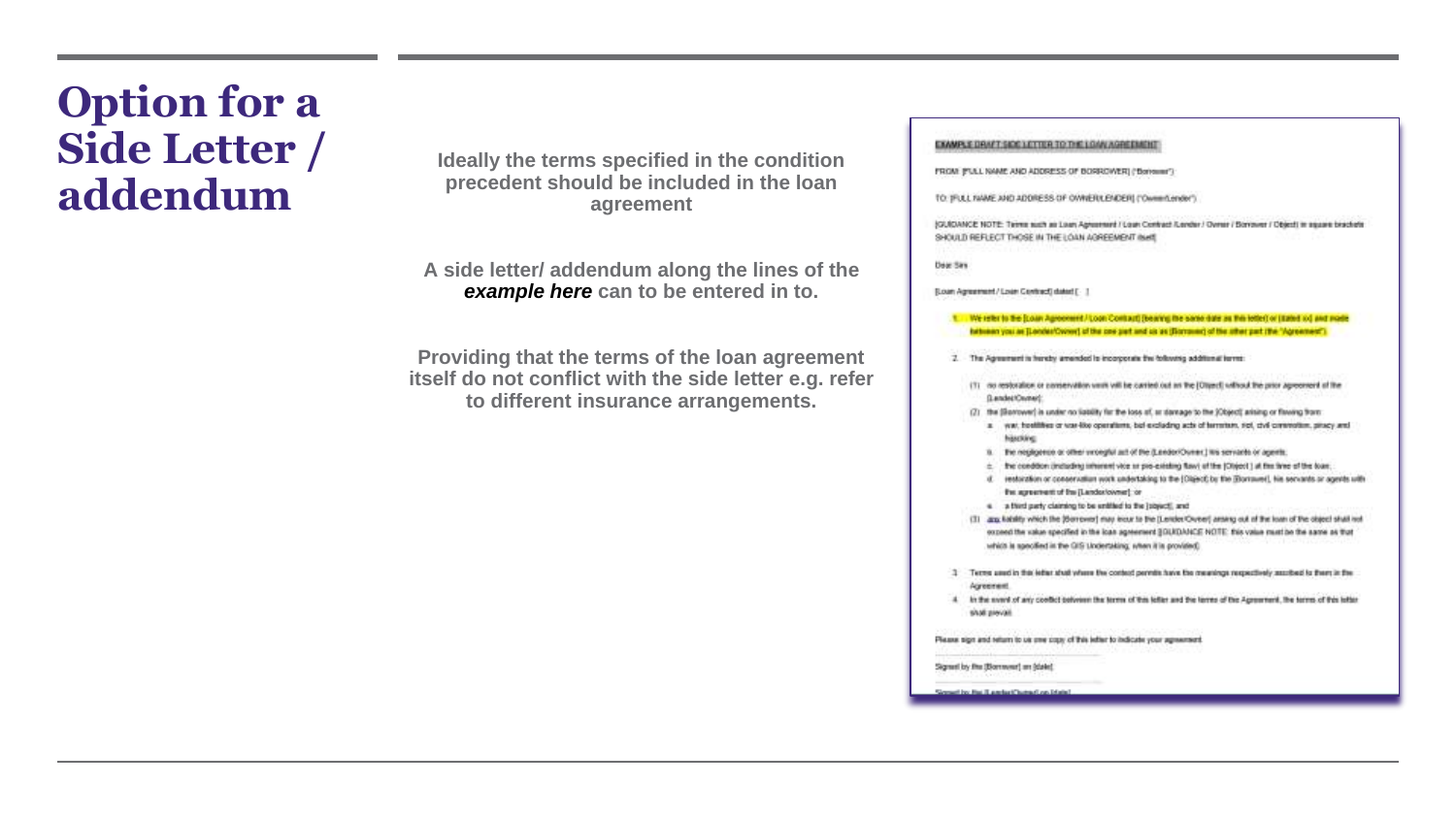### **Guidance note**

### **published July 2016**

**Updated – version 2**

**October 2016**

**It is compulsory that these terms form part of the relevant loan agreement**

**Without them, the statutory basis on which cover has been provided is null and void, so there is no legal basis for paying a claim**

**We have published extra guidance – available on GIS website**

**<http://www.artscouncil.org.uk/protecting-cultural-objects/government-indemnity-scheme>**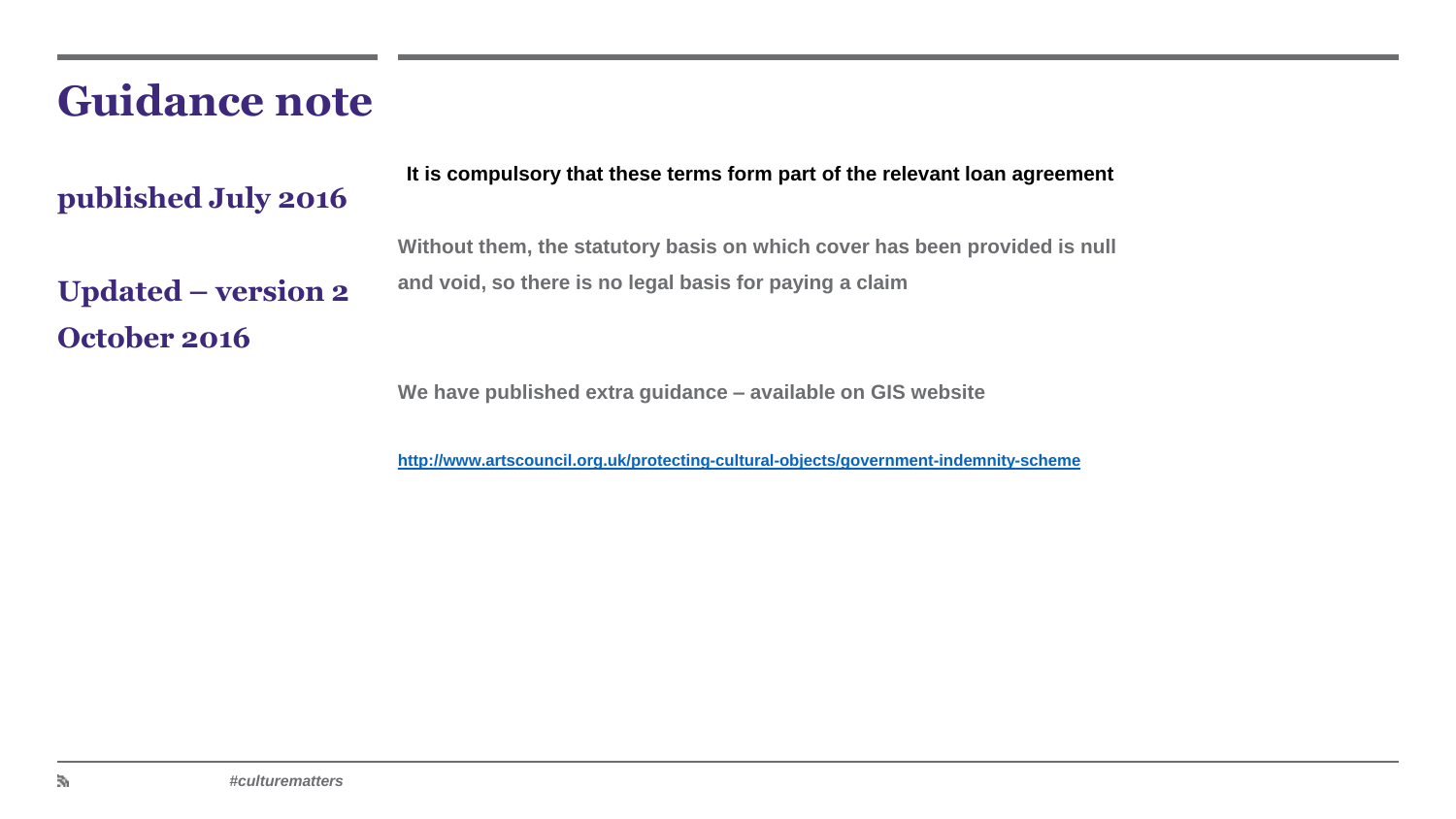### *i) Would a formal confirmation of acceptance of GIS, either in a letter or an e-mail which lists the condition precedent terms, be valid?*

**Yes, this would be sufficient, as long as it is clear that this acceptance forms part of the relevant loan agreement.** 

**If such acceptance takes place after the loan agreement has already been signed, it should be clear that this acceptance is an agreed variation to the earlier agreement.**

*ii) What if the Borrower cannot issue the side letter at the same time as the loan agreement? In many cases the side letter will have to be issued after the Lender issues their own loan agreement to the borrower.* 

**It can be signed at a later date as long as it is clear that it forms part of the same agreement and makes reference to it and it is completed/signed before GIS is issued.**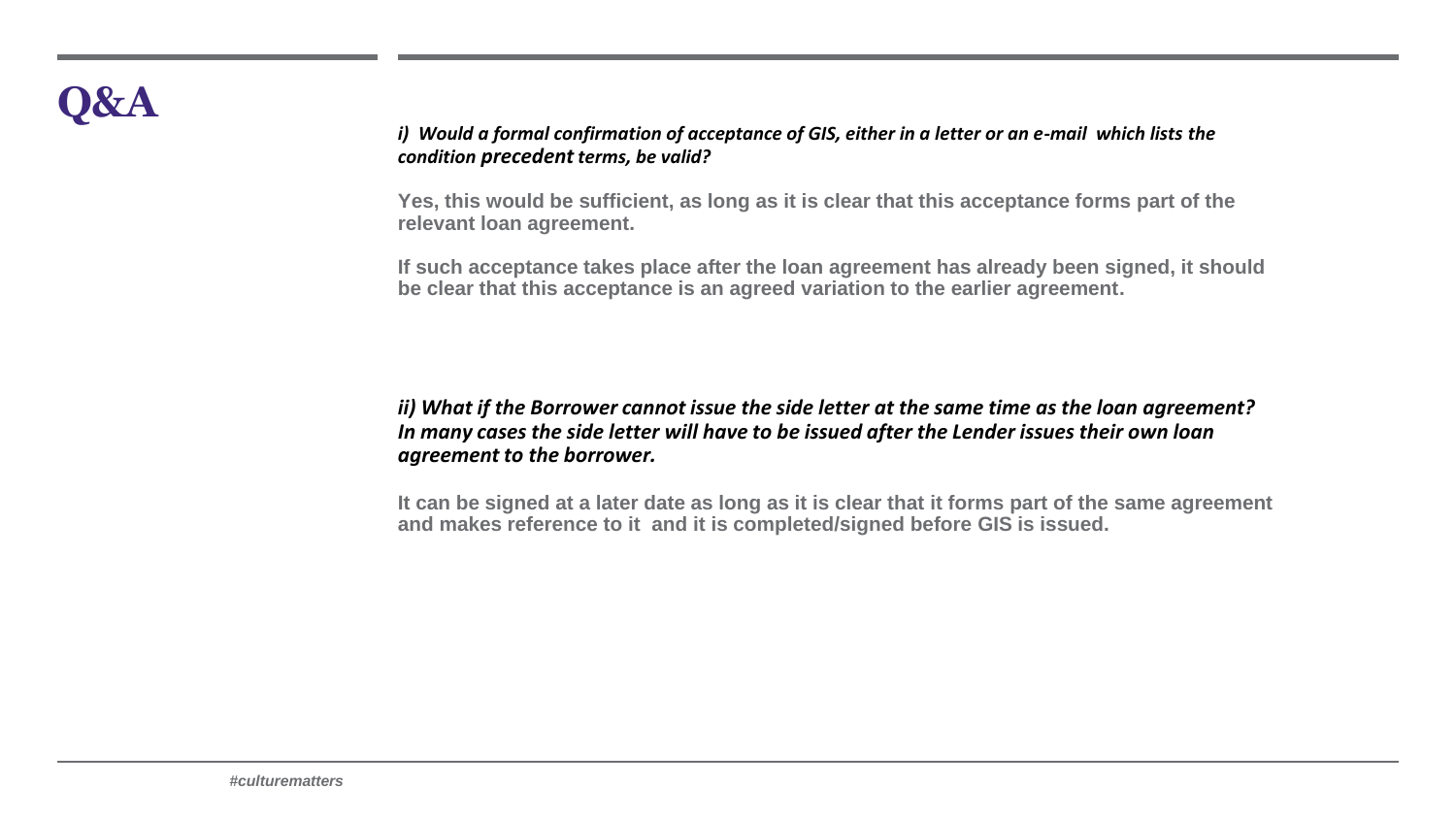### **Q&A** *iii) What if Owners refuse to amend the loan agreement, or to sign a side letter?*

**Owners and Lenders must agree to all the relevant terms, including the condition precedent, if they want their objects to be covered by GIS.** 

**If they do not agree, GIS cover cannot be provided, and an alternative solution, such as commercial insurance cover, will have to be agreed.** 

**Paragraphs 2.38 and 2.39 of the Guidance (Nationals) provide some further information regarding commercial insurance. There are agreed steps that have to be followed to obtain approval from DCMS before nationals can take out commercial cover.**

#### *iv) What if the Owner wants to impose additional terms?*

**The terms and conditions of section 16 undertakings and these Guidelines do not affect the owner's right to impose other reasonable conditions on a loan, provided they do not conflict with the GIS requirements.** 

**Nor do they affect the owner's rights to claim compensation from the borrower where conditions imposed by the owner have been breached. The cost of any such claim will be borne by the borrower and not by the Secretary of State under the section 16 indemnity.**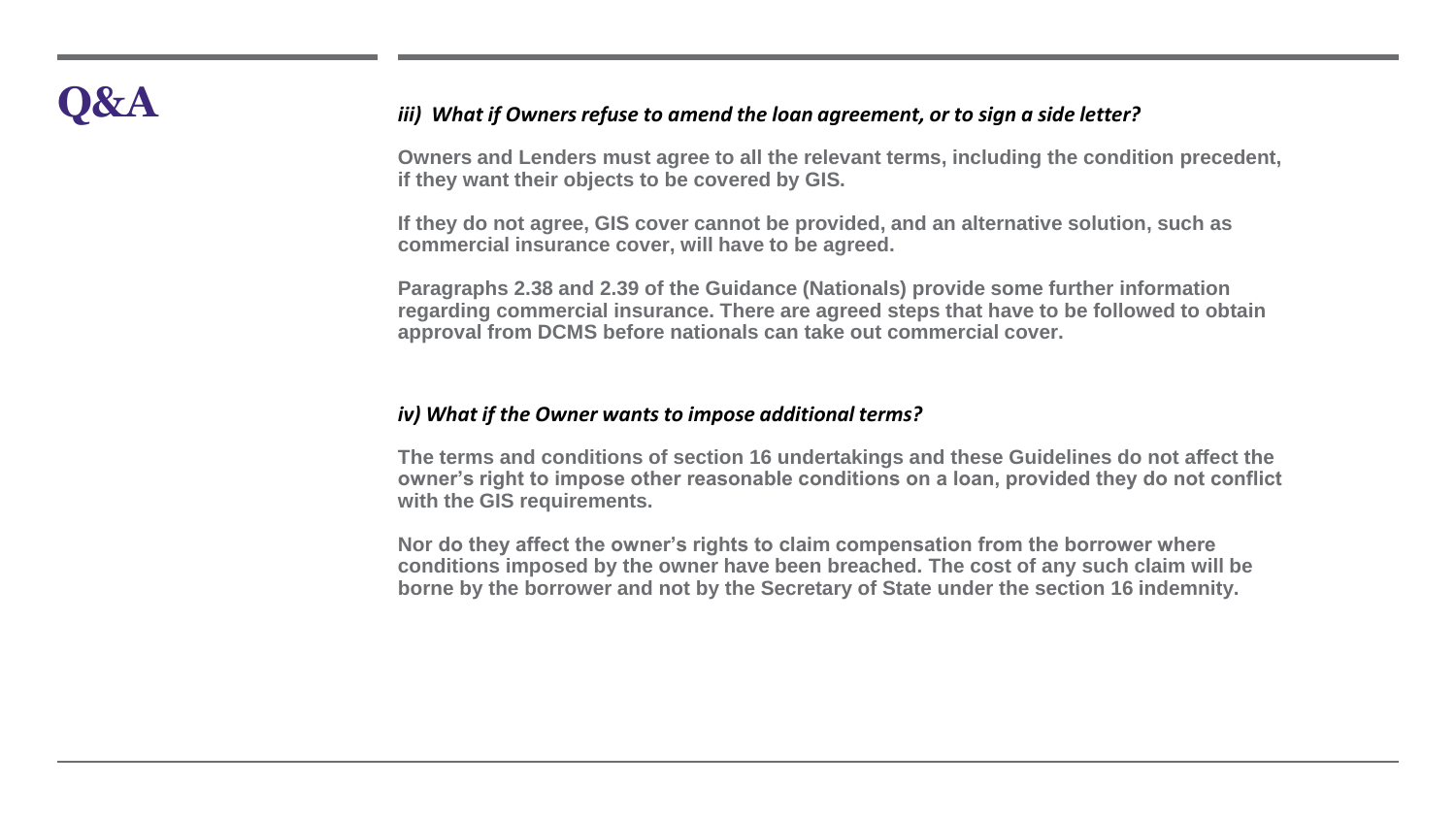### *Q&A v) If we cannot afford to provide full time invigilation in line of sight and nearby to loaned objects will GI still cover the exhibition?*

**It is mandatory that invigilation is present and this is specified in the Annex D to the guidelines.** 

**The National Security Adviser does have the authority to vary the conditions under certain mitigating circumstances which may include the use of display cases, beam alarms and other technology.** 

### *vi) Where do we get advice on transport and storage of objects being shipped or transported for exhibition?*

**If the borrower is a nationally funded venue then the in house security professional should be able to give the advice.** 

**If a non-national then the conditions of Annex E should be met and if not contact made with the National Security Adviser on a case by case basis.**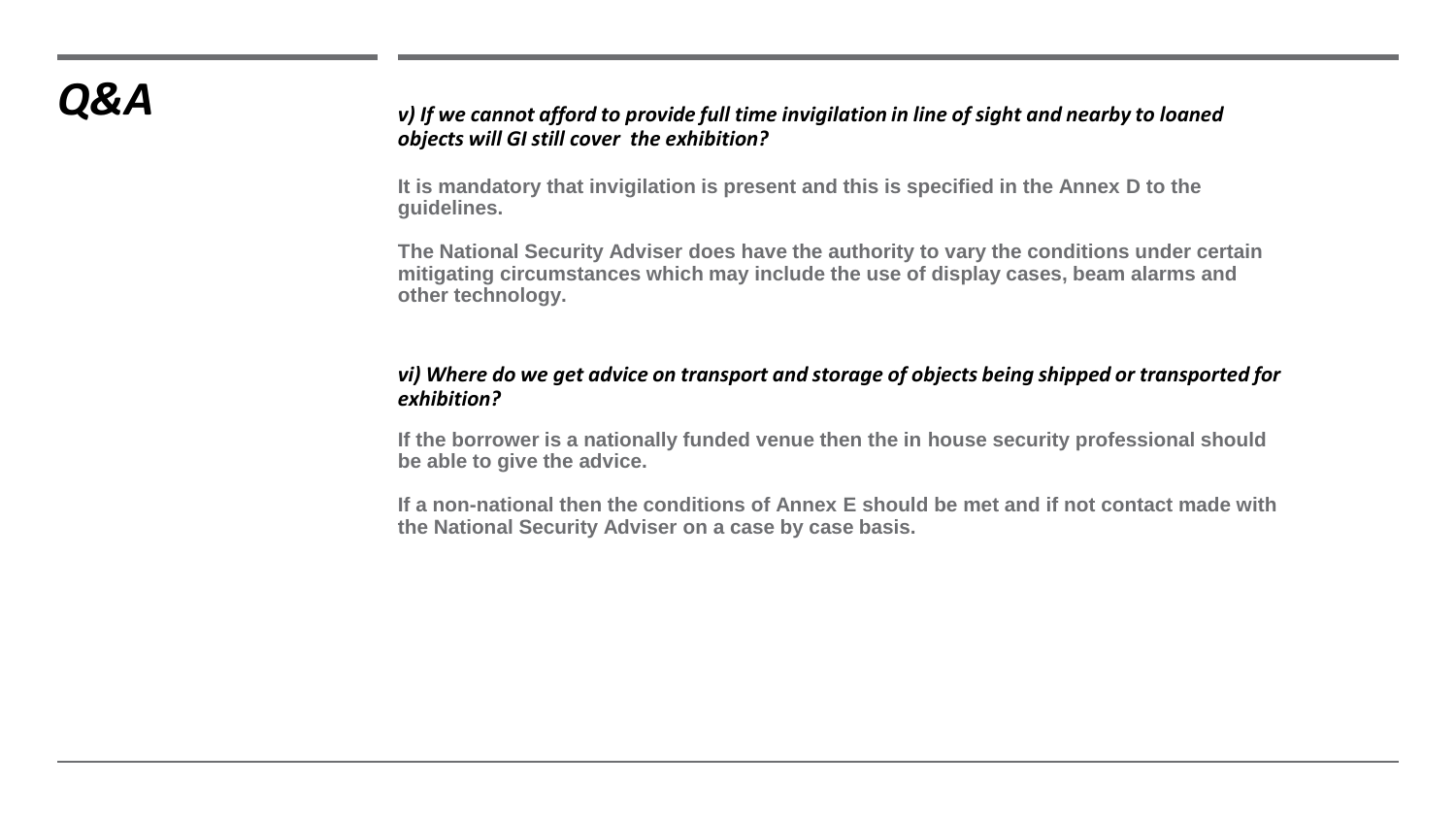*Q&A vii) When a non national with a Designated Collection borrows from a national does the borrower need to opt in to the minimum liability of £25,000 within its financial year?*

**Part 4 of the GIS guidelines for non nationals (4.2) and Part 6 (6.4) refers**

**A national bears the majority of risk – it is the decision of the national institution.**

**A non-national will seek assurances from the national that it does not need to purchase commercial insurance to cover 100% of the loaned object's value.**

**If opted for a minimum liability arrangement of £25,000 within its financial year, such a borrowing non-national must meet the cost of loss or damage up to a limit not exceeding £25,000 and inform the national that it has opted for this arrangement.** 

**Minimum liability arrangements set out in paragraph 6.4 will apply if loss or damage occurs.**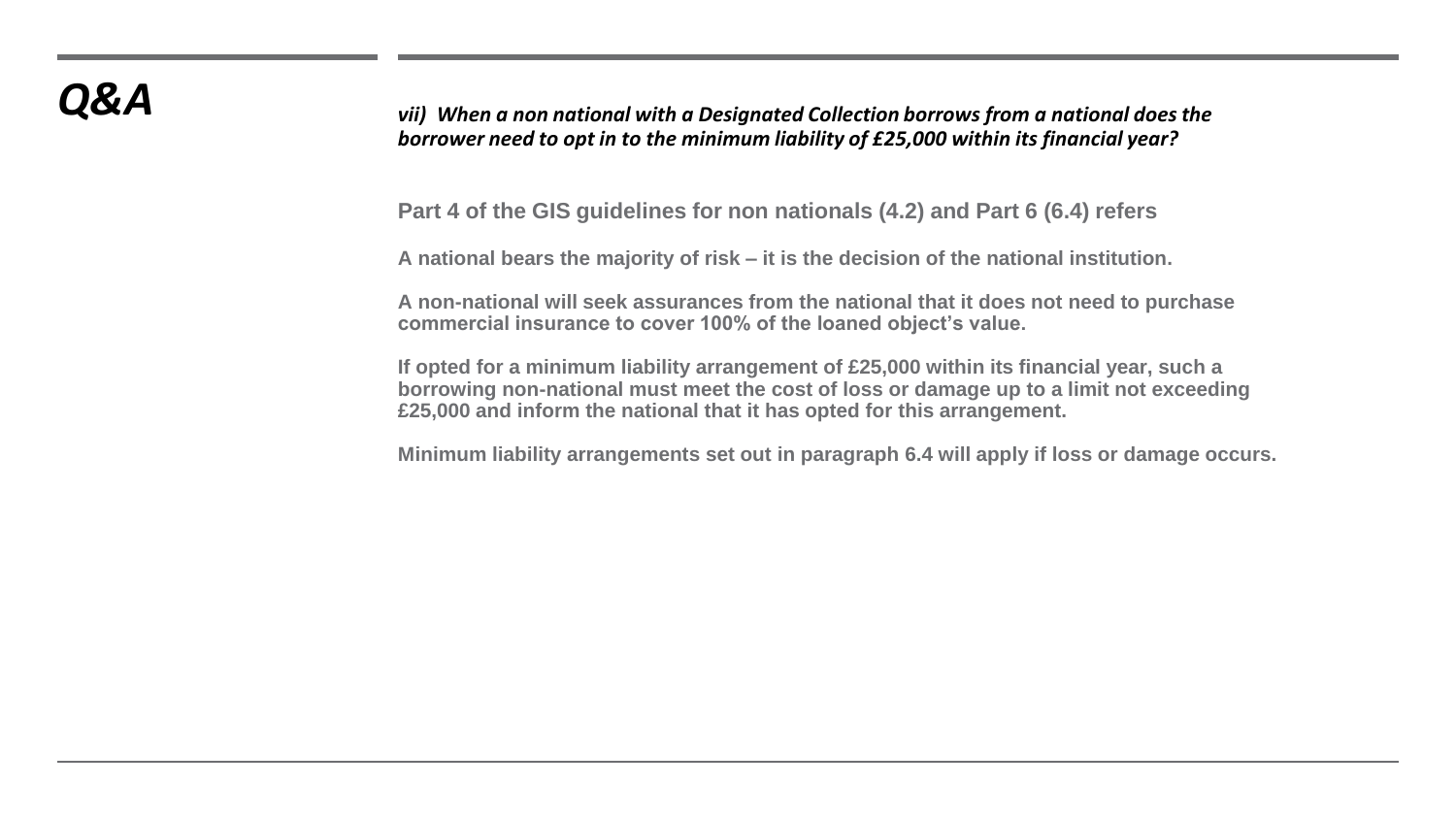**Waivers:** War risk and/ or negligence – set questions to be answered by those requesting such cover.

> Where war cover is requested in transit, be prepared to give details of the route and method of transport.

Waiver of recourse – in effect negligence cover for owner and owner's agents. Particularly with French loans.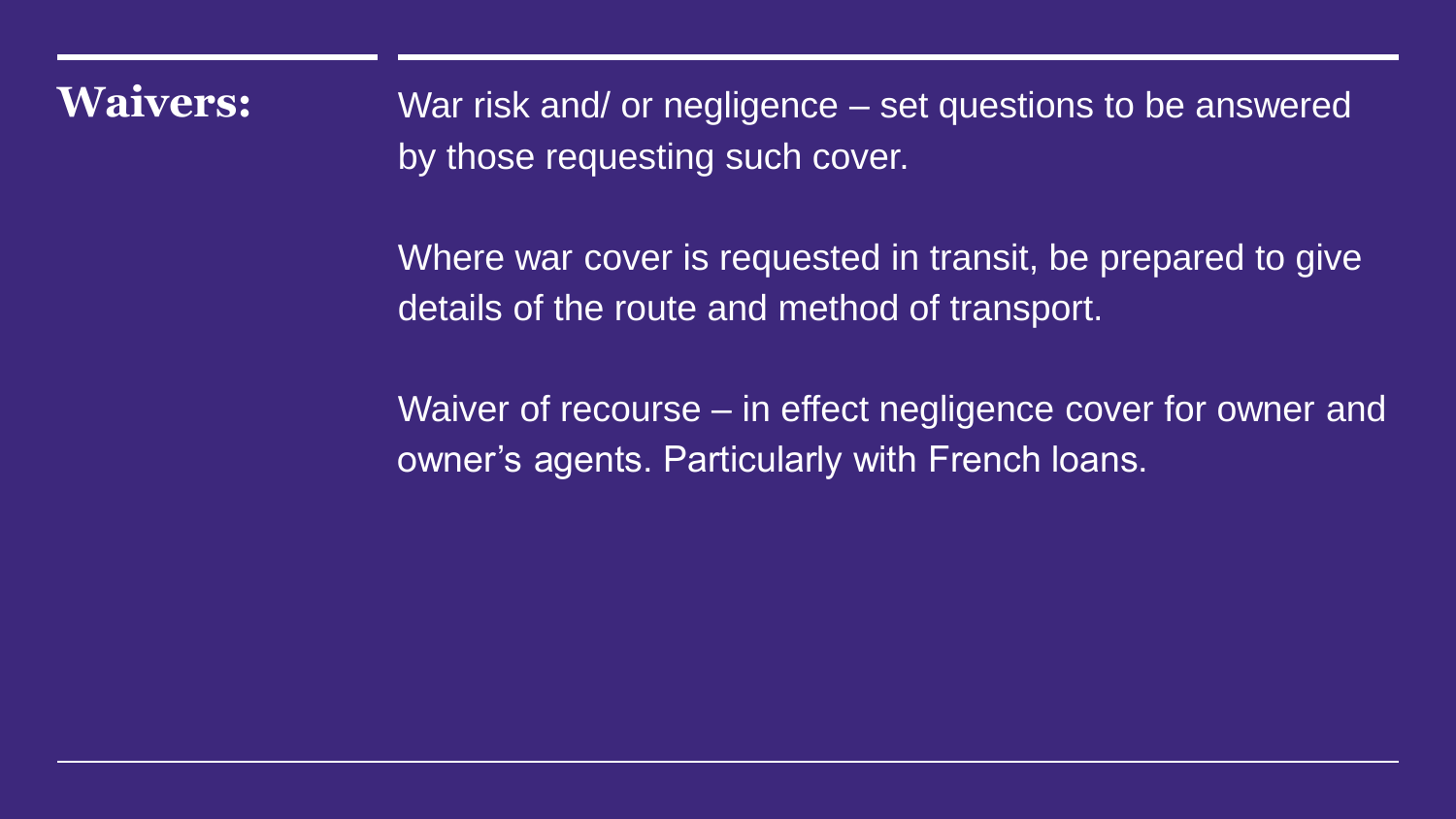# **Comfort Letter**

- 1. Claims are paid swiftly (within 4-7 working days of DCMS being satisfied with a claim);
- 2. There has been one instance where it took longer because the loan agreement did not include the exclusions required by the Secretary of State and therefore there was not a legally binding contract under which to pay;
- 3. The Government Indemnity Scheme (GIS) uses loss adjusters used by the industry who specialise in assessing art claims and we can discuss the experts it is proposed to appoint with the Lender/Owner but we cannot offer them any right to agree to or veto the experts who will advise GIS as their role is to advise the Borrower (i.e. the Museum) and the GIS on the damage and repair (in effect this is advice to UK government). If the Lender/Owner disagrees the ultimate remedy is arbitration or the courts – we have very good records and I can confirm that there has not been a case to date since GIS commenced in the early 1980s that has been referred to the courts or arbitration. Ultimately if it came to arbitration the two sides can agree on a jointly instructed expert. In that situation the expert is jointly instructed and responsible to both parties;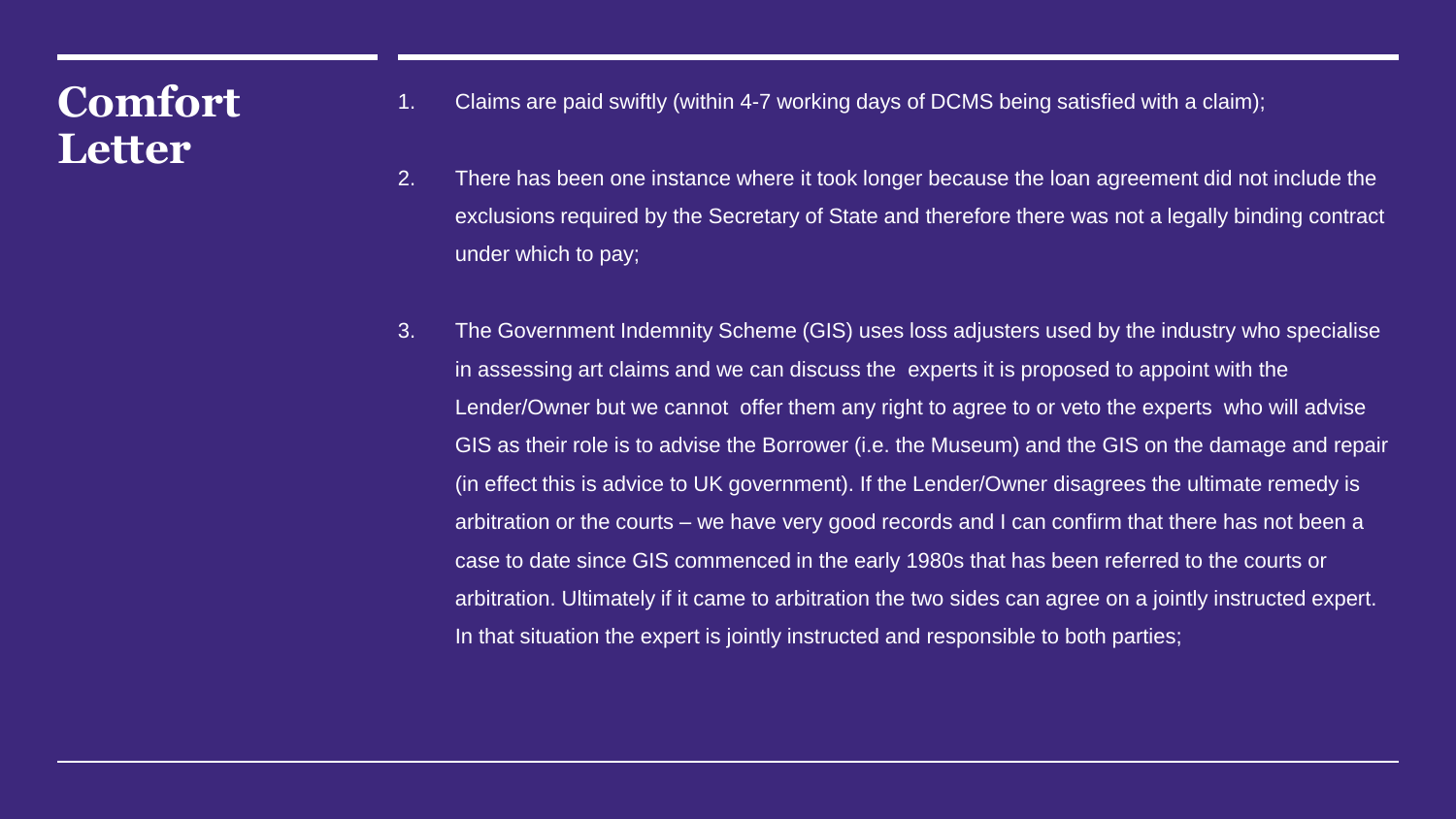### **Comfort Letter**

- 4. Although it is not possible for the Lender/Owner to appoint an expert who will be responsible for advising GIS we have no objection to the Lender/Owner appointing their own expert (at the Lender's/or Borrower's expense to be agreed by them) to attend any assessment by the GIS expert, to represent the interests of the Lender/Owner and to advise the Lender/Owner and discuss questions of the damage and methods of repair with the GIS appointed expert. In a recent claim each side had an expert loss adjuster whose costs were borne by the Borrower and they agreed on the level of depreciation;
- 5. Payment of the claim can be made direct to a restorer provided we are given written instructions to do so by the Lender/Owner;
- 6. The Owner/Lender and their advisers if applicable are kept informed throughout either by the Borrower or us and all stages of repair etc. are agreed beforehand.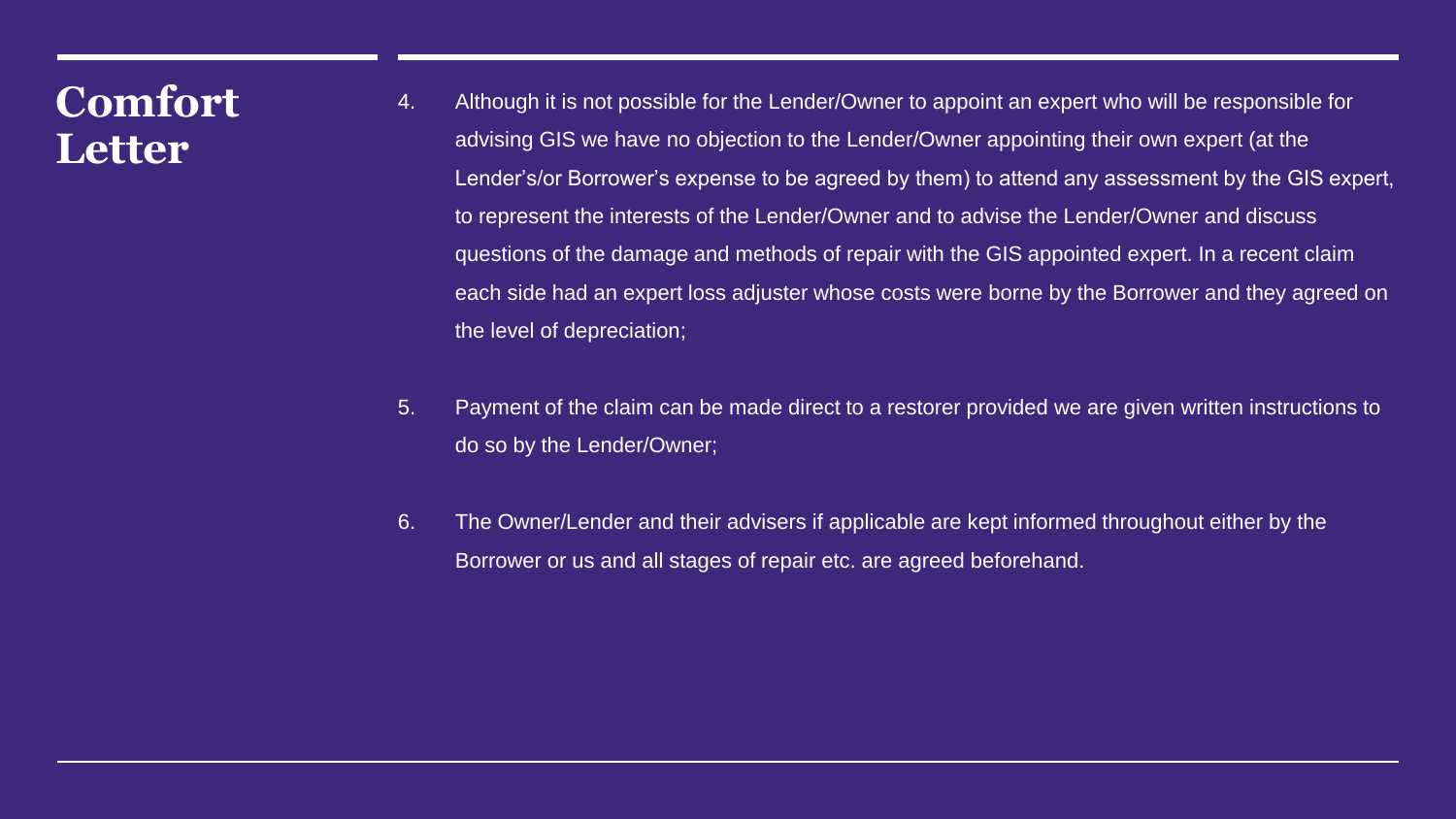# **Comfort Letter**

The reputation of the English GIS rests very much on swift payment and as James Pender, Head of the Cultural Property Unit emphasises in the attached comfort Letter, if there have been any breaches by third parties or the Borrower then any subrogation is a matter for the secretary of state and would not delay payment of the claim to the Owner/Lender.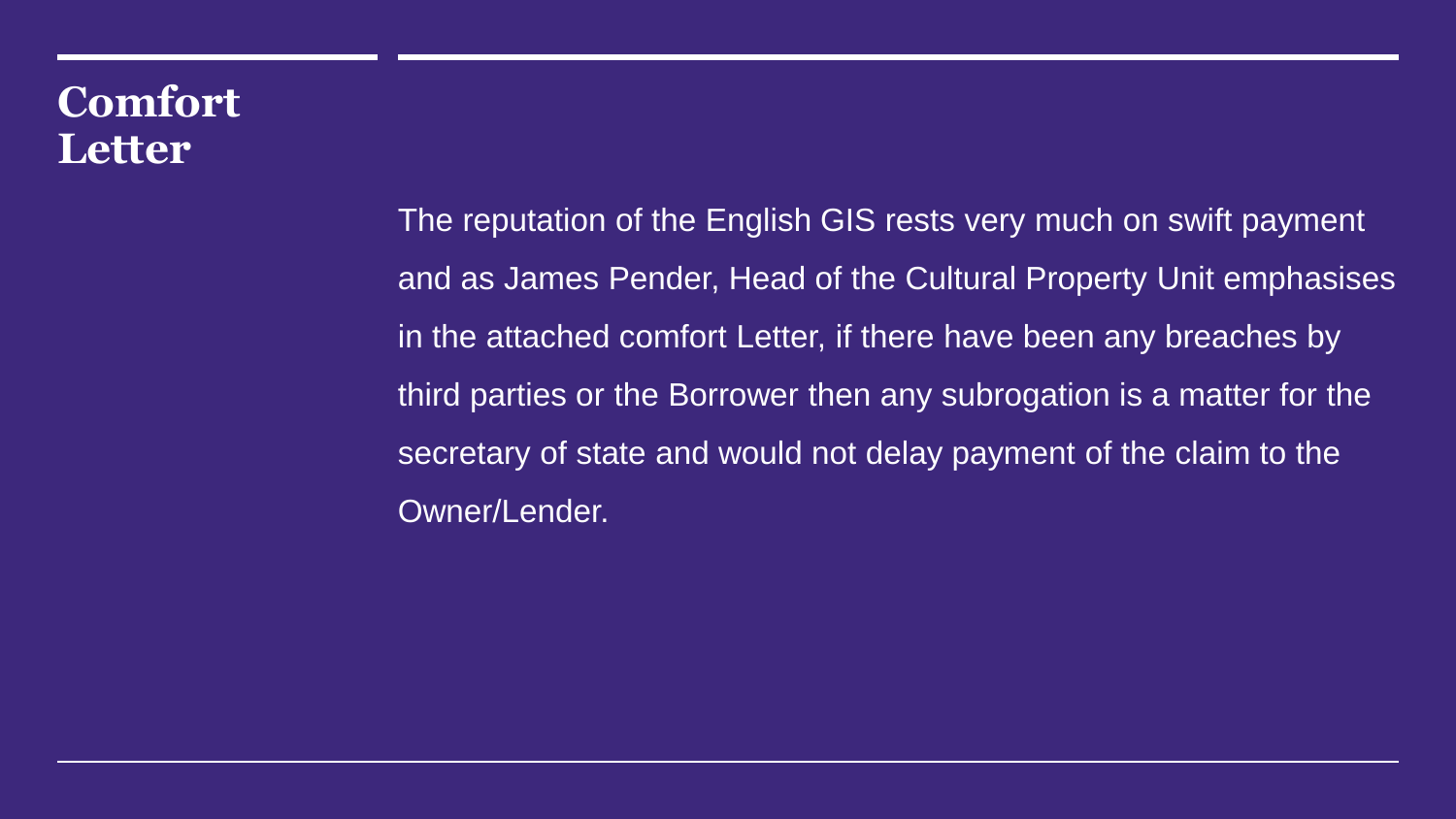# **Inalienability This is not a concept recognised in English law, but Arts Council can provide a letter stating:**

- "The indemnity offered by the UK Government does not affect either title to the object(s) or affect the inalienable right of the object(s) in question.
- Loans from the [Lender] to the [Borrower] for the XXX exhibition will be listed on a schedule as being the property of the [Lender] and the [Lender] will retain title to the object(s) at all times unless otherwise agreed."
- and the Borrower can also reinforce the position by providing a letter along similar lines and we can provide wording.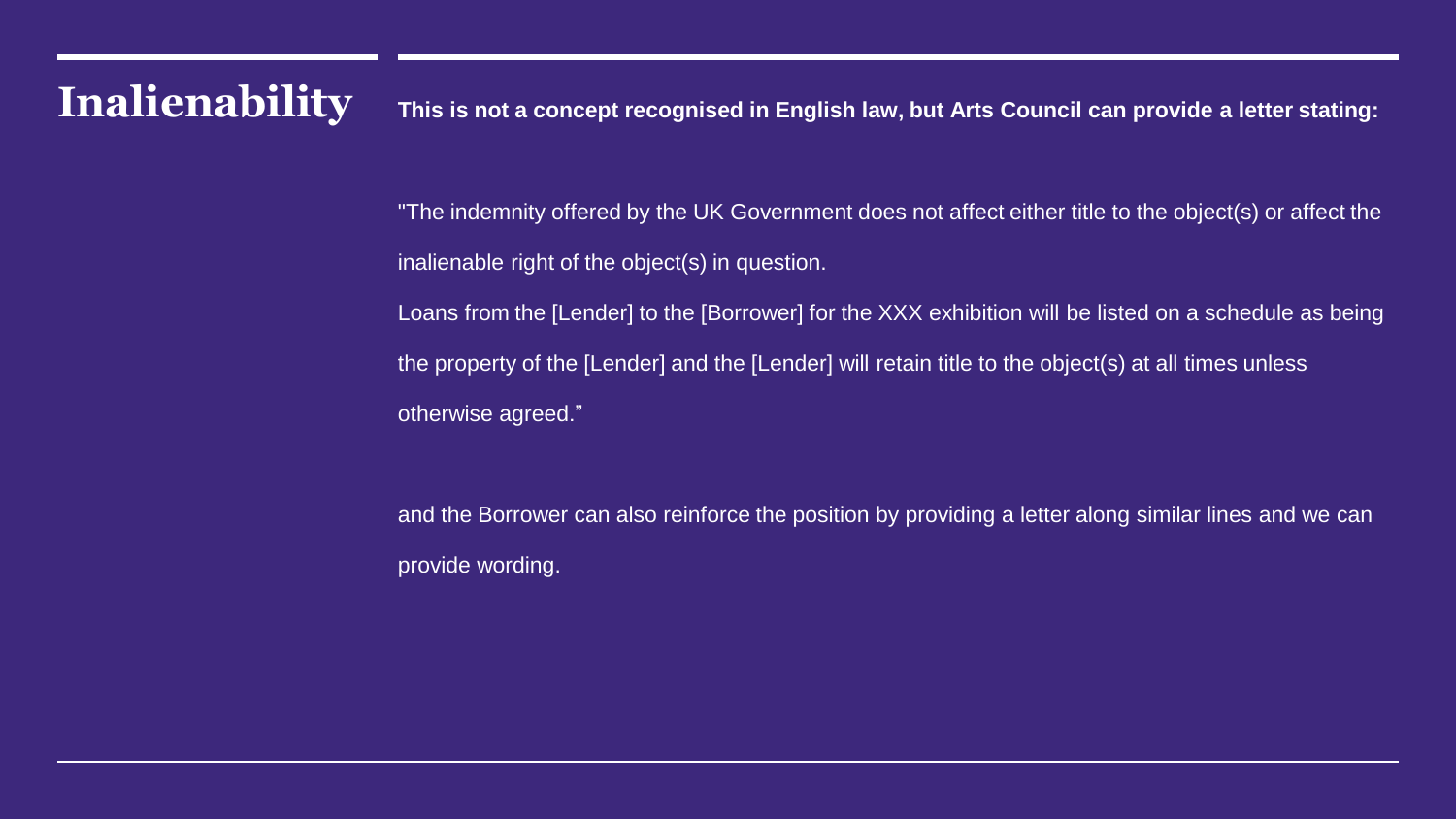# **Additional**

### **loss payee Who is the legal owner of the artwork?**

We are aware that there are some finance deals where title is transferred to the grantor/finance company but there are others where title remains with the original owner. You'll need to confirm what the position is. If Finance Company has title then it should be shown as owner on the indemnity schedule. If Mr X, however, has legal title then Mr X has to be shown as, if incorrect owner details are given, it can render the indemnity invalid – see para 2.14 of the Guidelines.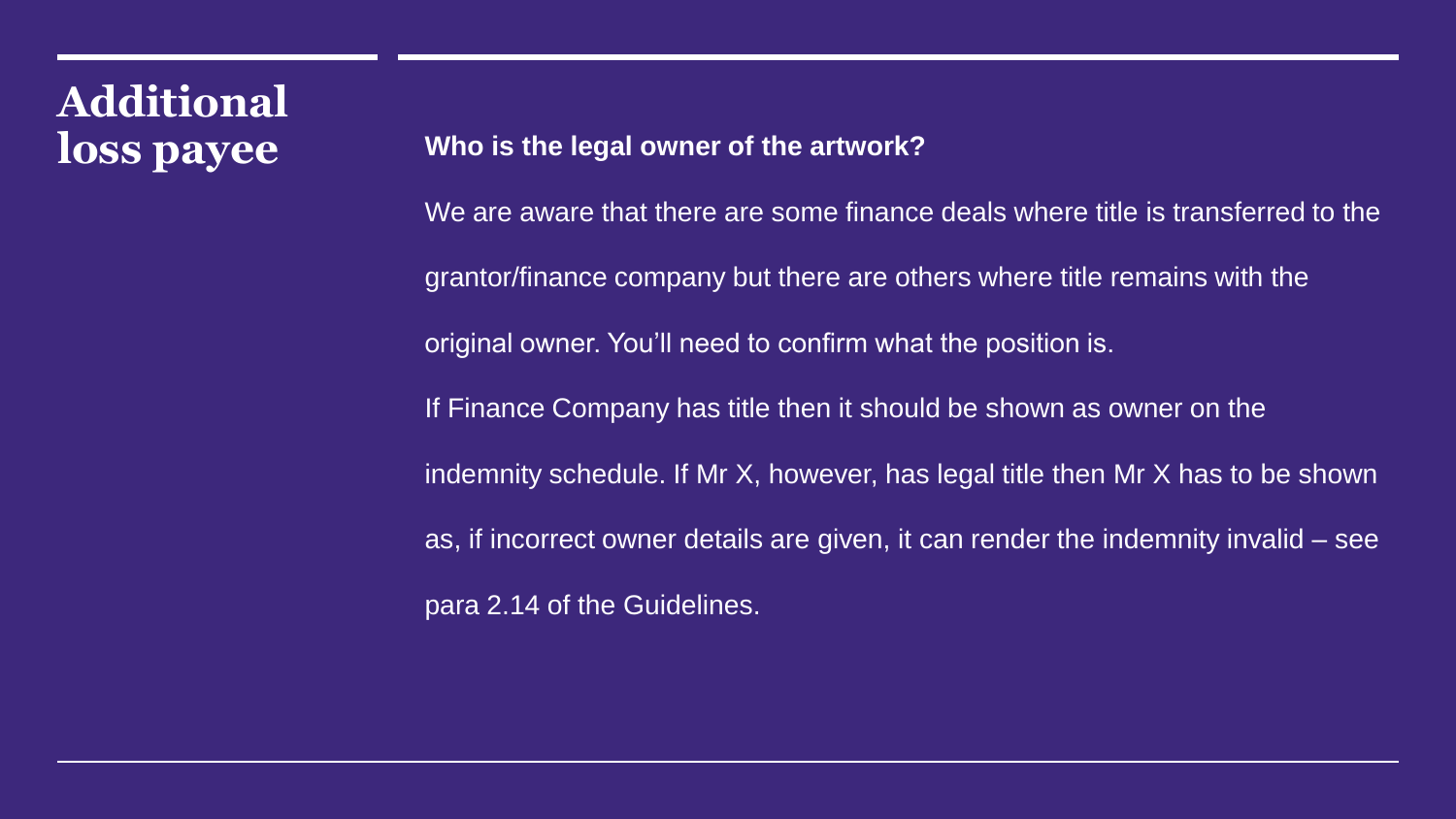### **Additional loss payee cont'd**

As a matter of law, indemnity is in favour of the owner and is issued to the owner (via the borrower). It indemnifies the owner lending to the borrower and payment can only be made to the owner (or an agent nominated by them in writing) named on the schedule. In a previous cases with loans to the NPG and Tate where this was an issue and the concern was that the owner should be involved directly with ACE re any claims, the lender accepted GIS on production of a letter from us confirming that the Arts Council (which manages the Government Indemnity Scheme on behalf of the Secretary of State for Culture, Media and Sport, is responsible for issuing indemnities under the Government Indemnity Scheme and for administering any claims made under an indemnity granted under section 16 of the National Heritage Act 1980) and the Board of Trustees of the X Gallery(the borrower) hereby confirm that in the event of indemnified loss or damage to the object resulting in a claim on the Government Indemnity Scheme the Arts Council of England will take forward any claim by dealing directly with the owner or their appointed agent, such agent to be appointed in writing by the owner, rather than through the borrower.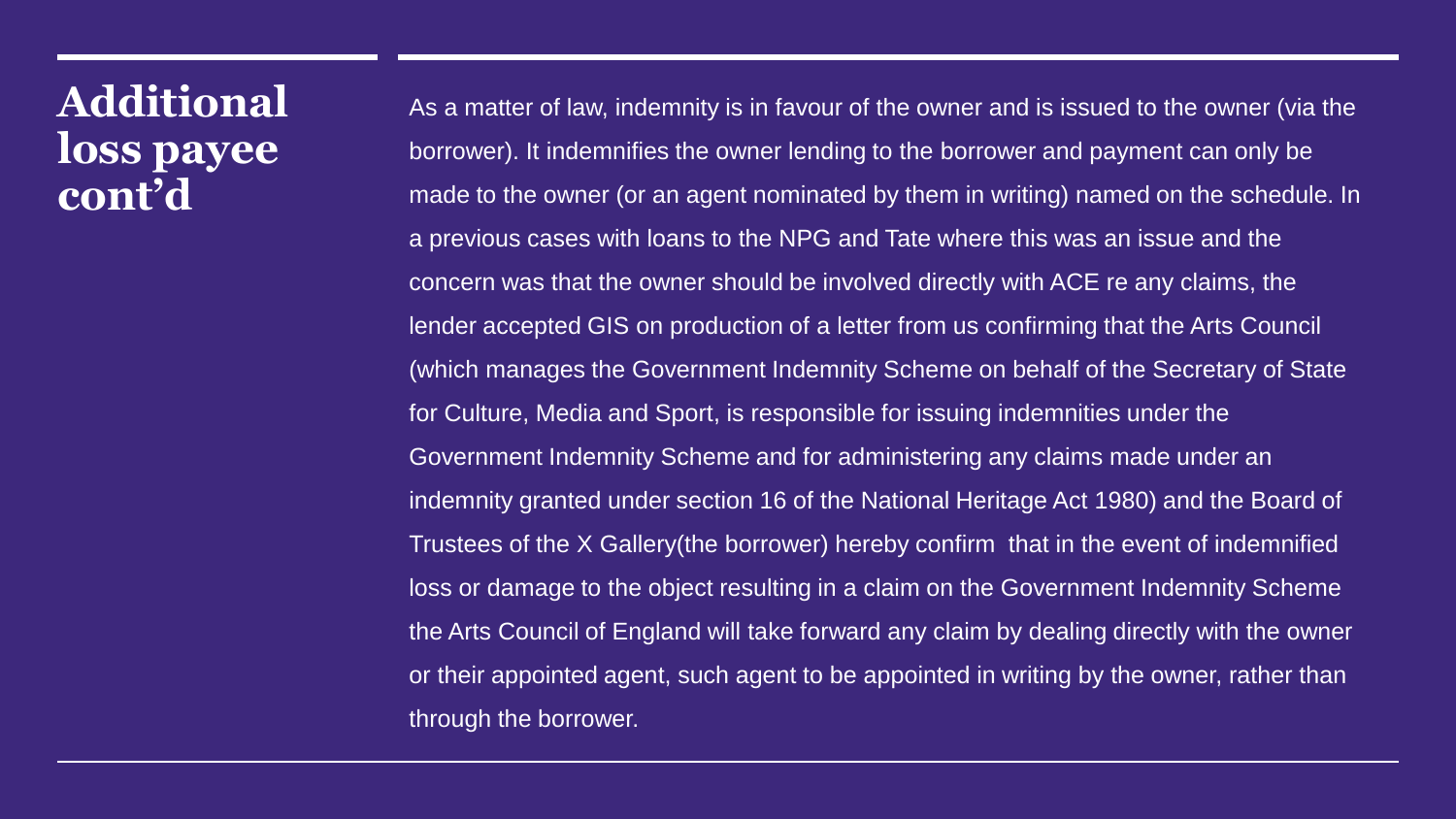**Contingency or Difference in Condition insurance**

> Usually required by Italian institutional lenders for what their brokers call DiC which is basically Contingency Insurance and purportedly covers everything not covered by GIS. Usually require payment of premium to own insurance company for this cover.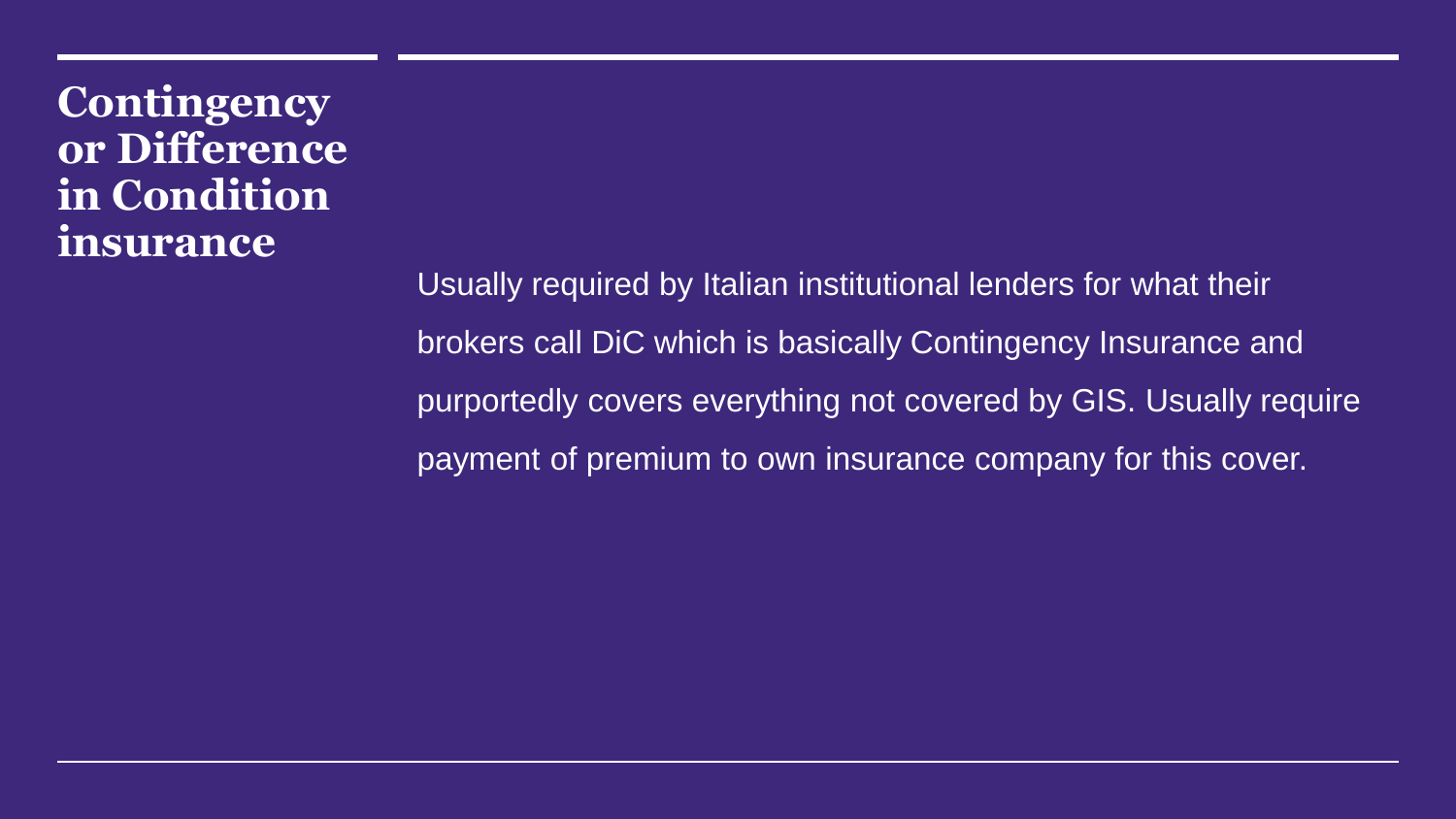### **Touring exhibitions**

2.50- 2.52 indemnity might be applied to cover risk for two leg of a touring exhibition where such an arrangement has been **planned and agreed in advance** of the commencement of the whole tour and where such arrangement is aimed at achieving a "package" approach to sharing the cost and risk between the participating venues. In such cases it must be absolutely demonstrable that UK public access to the objects would not have been facilitated but for the use of indemnity to cover the risk during transit to/from a foreign tour venue as an element in realizing the tour package.

We need information to demonstrate the above. In particular we ask that you calculate the cost of the transfer being covered by British Government Indemnity and by commercial insurance to show the savings to the Borrower if you were able to use British Government Indemnity for the transfer.

In addition where a UK institution is the lead partner (in assessing this we would look to see who was curating the exhibition and who had published the catalogue for it) in a two leg touring exhibition then we would normally agree to cover two legs.